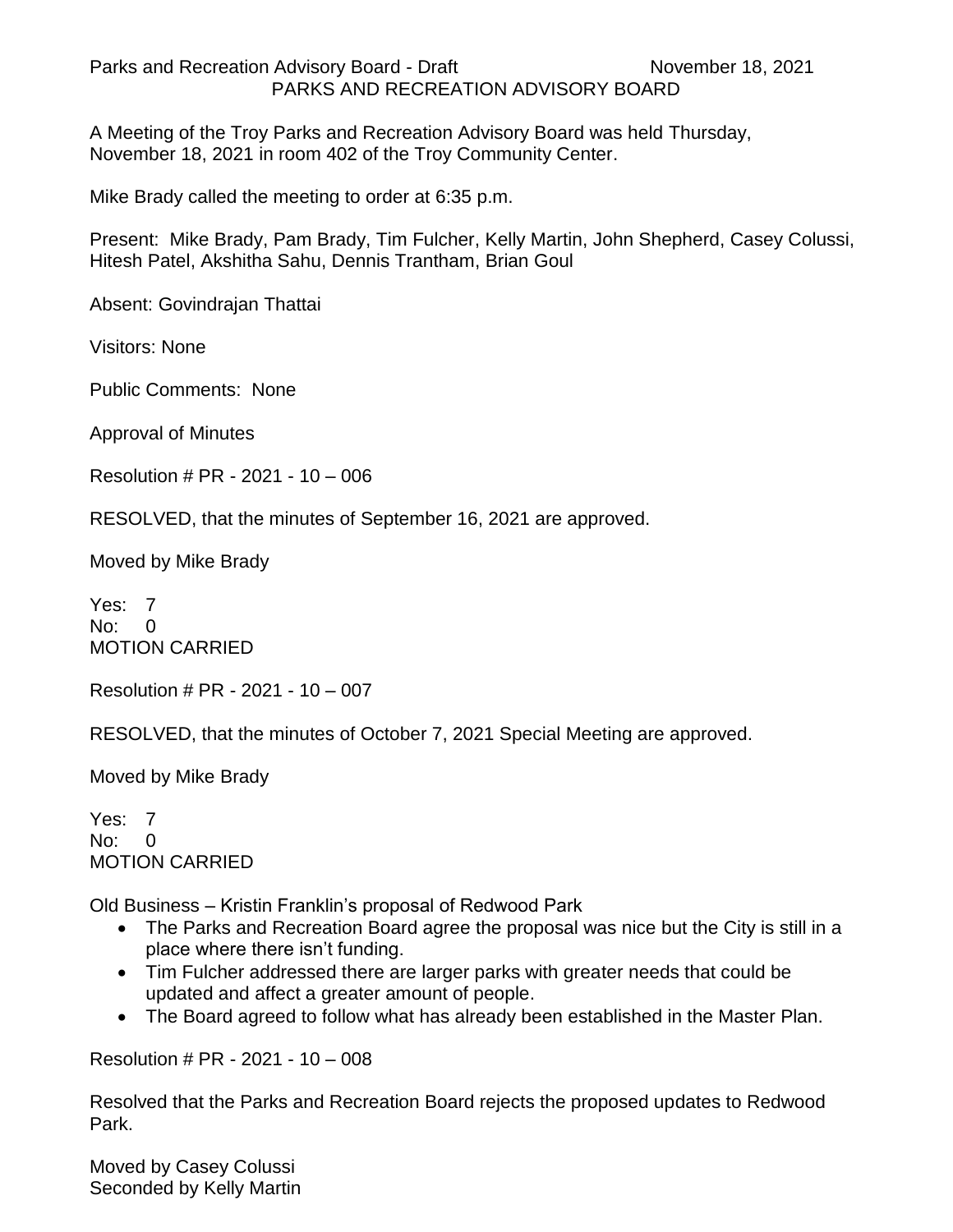Yes: 7  $N<sub>0</sub>$  0 MOTION CARRIED

New Business-

Election of Officers

Tim Fulcher nominated Mike Brady to retain the position of President. Pam Brady seconded.

John Shepherd nominated Kelly Martin for Vice Chair. Pam Brady seconded. Yes: 7 No: 0 MOTION CARRIED

Resolution # PR - 2021 - 10 – 008

Resolved that Mike Brady has been elected President of the Parks and Recreation Board, and Kelly Martin has been elected Vice Chair of the Parks and Recreation Board. Yes: 7 No: 0 MOTION CARRIED

Motion to accept proposed dates for 2022 meetings be February 10, 2022, April 28, 2022, September 15, 2022, and November 17, 2022.

Resolution # PR - 2021 - 10 – 009

Resolved that the 2022 Parks and Recreation Board meetings will be held on February 10, 2022, April 28, 2022, September 15, 2022, and November 17, 2022.

Moved by Pam Brady Seconded by John Shepherd

Yes: 7 No: 0 MOTION CARRIED

Member Comments - none

Staff Reports

Brian Goul

• City Department Directors and City Management had a meeting called Advance where they went over the needs of the city. This meeting was to give Council an idea of where each department is at.